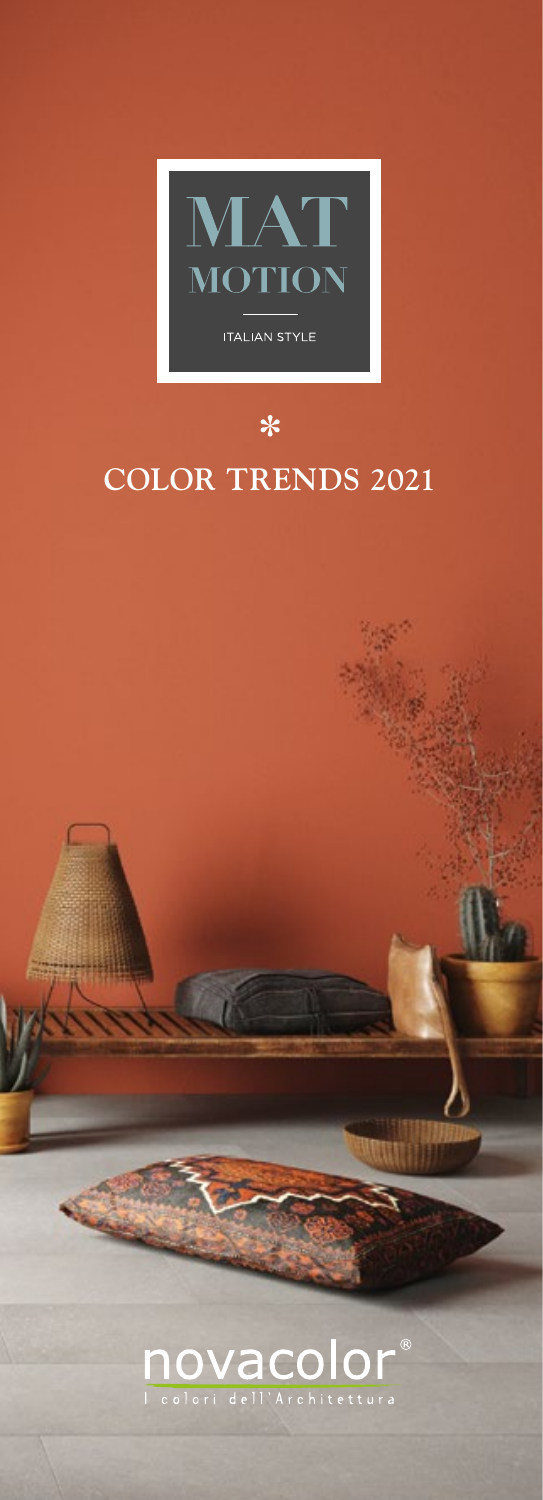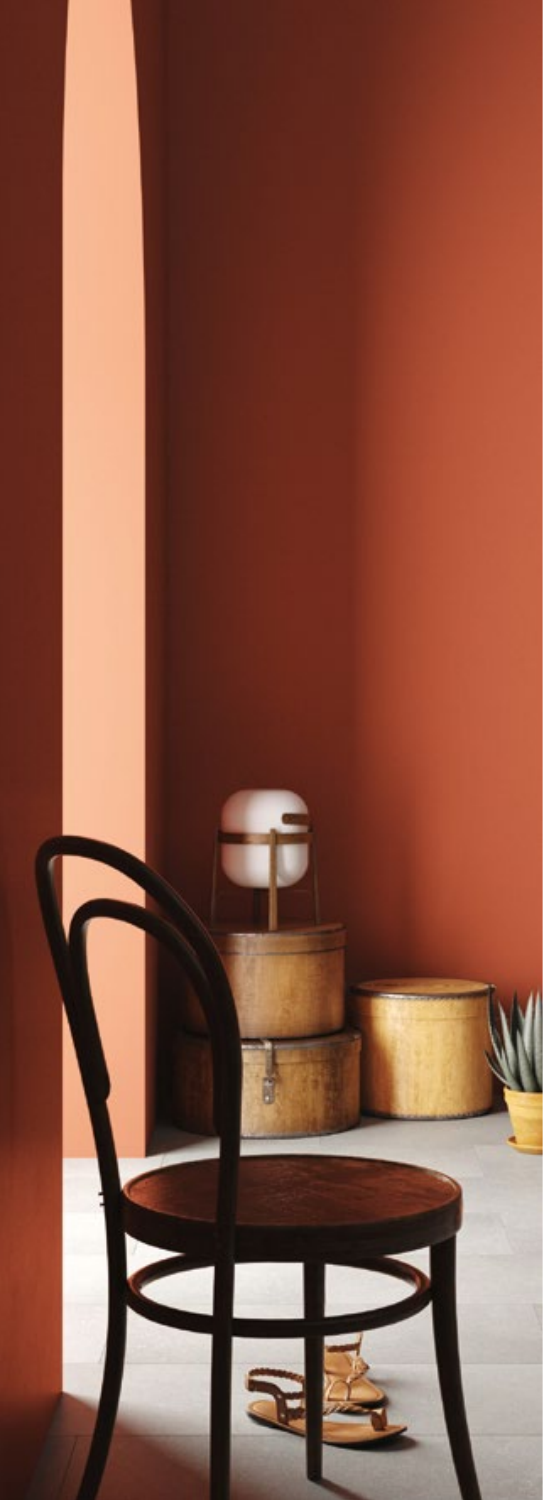### **Globe**



GLOBE MM161



GLOBE MID MM163\*



GLOBE PALE MM162



GLOBE DARK MM164\*

## **Ophelia**



OPHELIA MM165\*\*



OPHELIA DARK MM166\*



#### OPHELIA PALE MM167



#### OPHELIA MID MM168\*\*

### **Falstaff**



FALSTAFF DARK MM170\*

FALSTAFF MID MM172\*

\*tinta non disponibile per MATmotion Urban e Silvercare / color not available for MATmotion Urban and Silvercare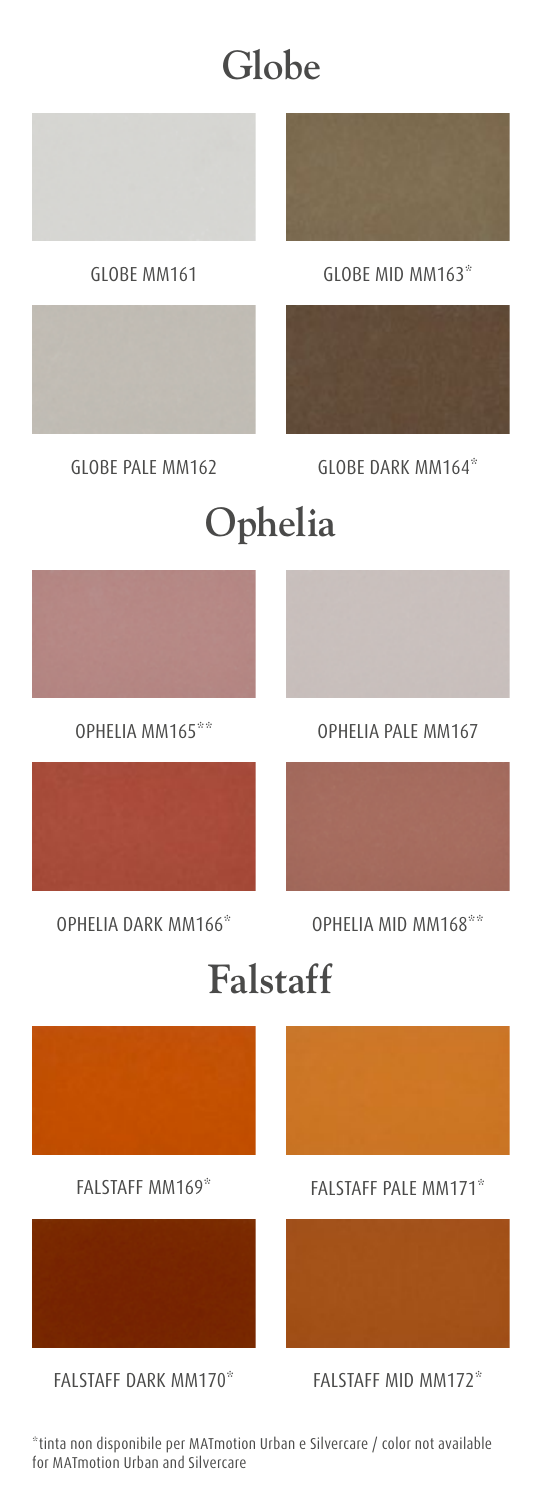# **Globe** MM161

**OD** 

# **Ophelia** MM165

# **Falstaff** MM169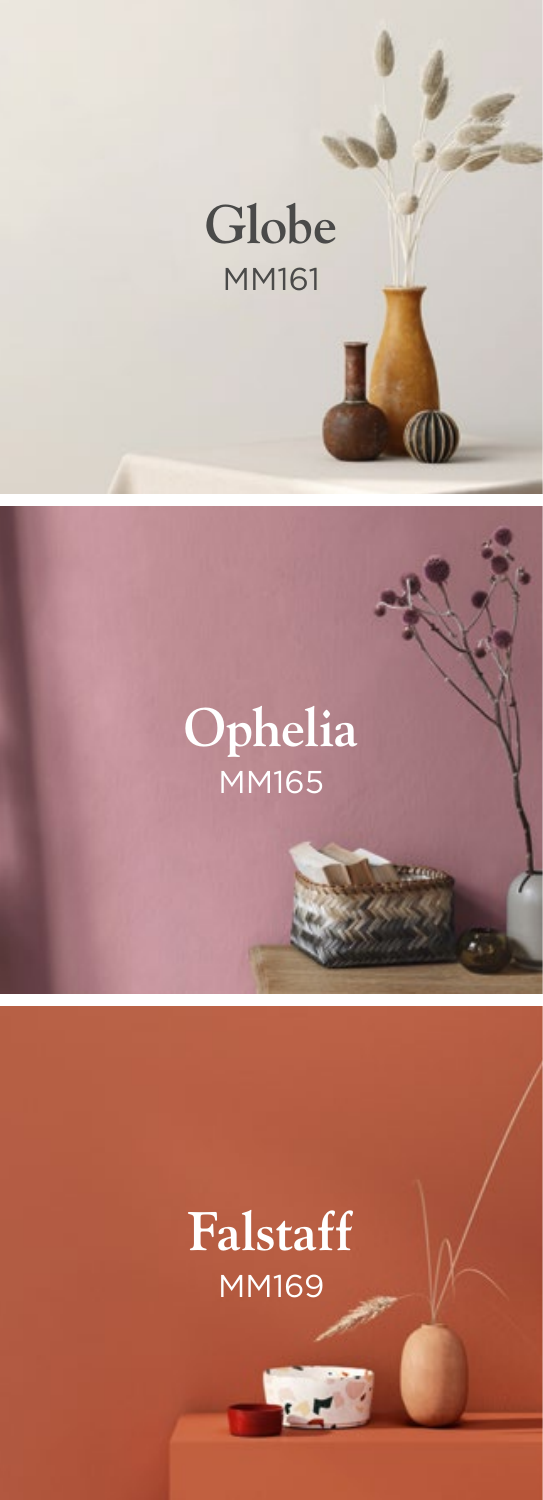

 $\overline{\mathbf{C}}$ 

## **Ippolita** MM177

**Belle** 

G

## **Tybald** MM181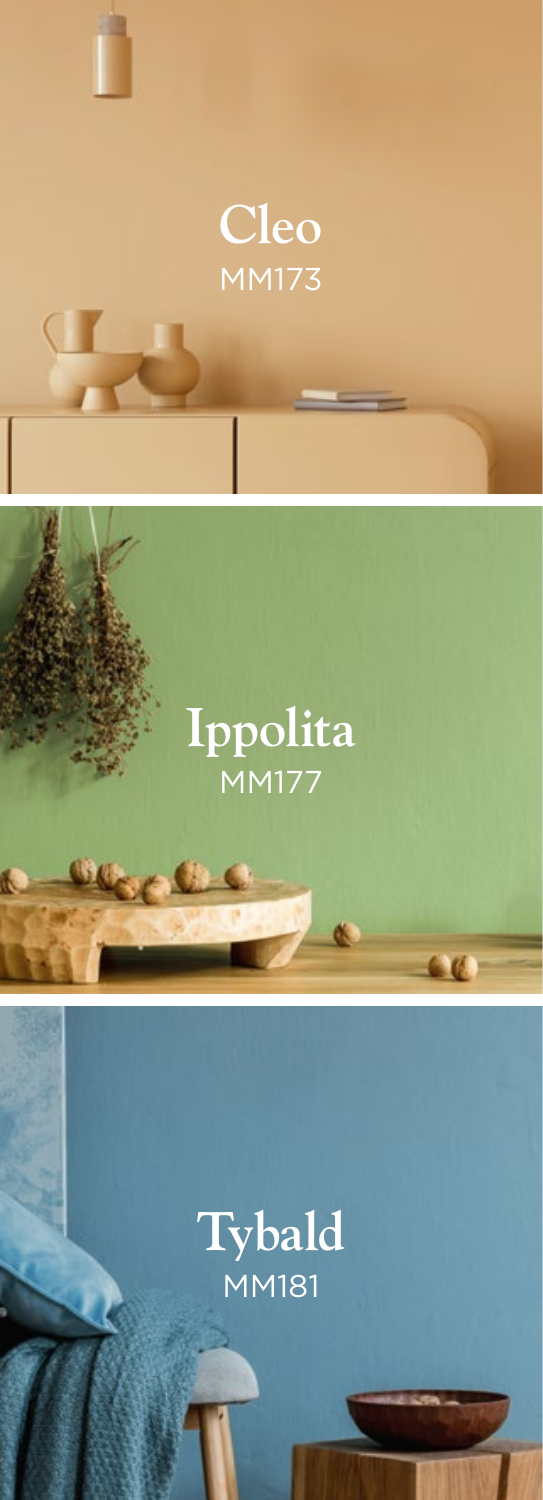



CLEO MID MM175\*



CLEO PALE MM174

CLEO DARK MM176\*

## **Ippolita**



IPPOLITA MM177\*\*



IPPOLITA PALE MM178\*



#### IPPOLITA MID MM179\*



#### IPPOLITA DARK MM180\*

### **Tybald**



#### TYBALD MID MM182\*

TYBALD DARK MM184\*

\*\*tinta non disponibile per MATmotion Silvercare / color not available for MATmotion Silvercare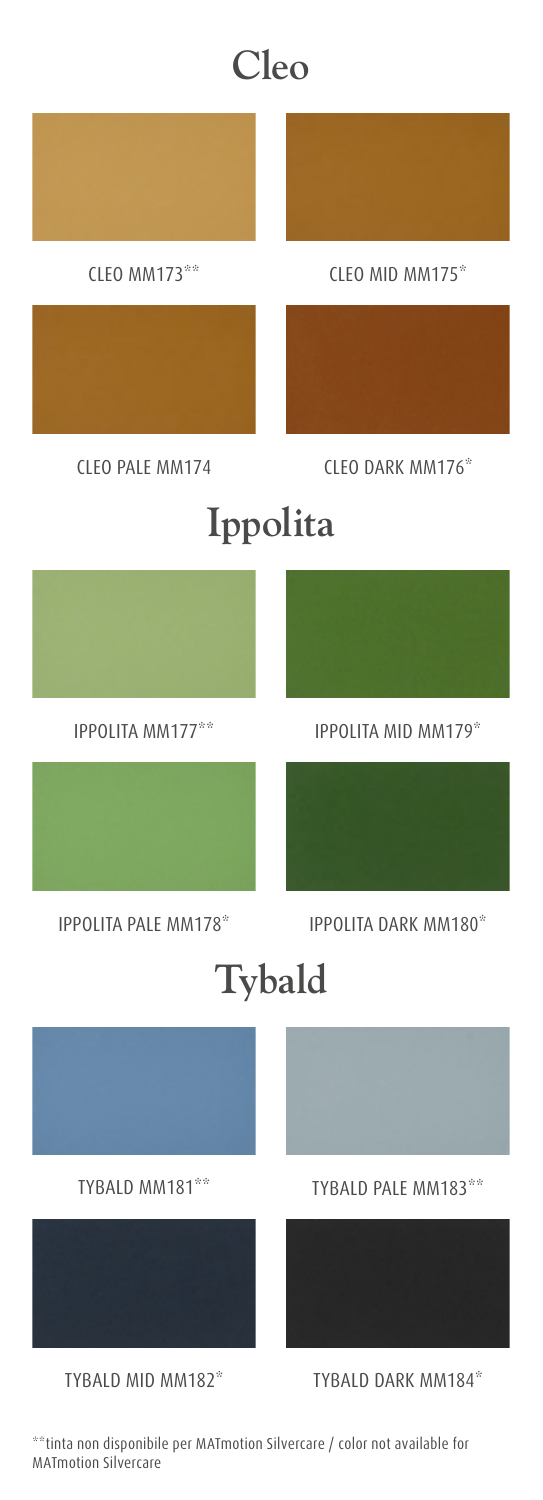### **MATMOTION COLOR TRENDS 2021**

#### **Globe · Ophelia · Falstaff Cleo · Ippolita · Tybald**

I color consultant di Novacolor lanciano i COLOR TRENDS 2021. Colori perfetti per MATmotion, la linea di smalti e pitture professionali con finitura ultraopaca o eggshell, superlavabili, antigoccia, indicate per la decorazione di soffitti e pareti interne anche su grandi superfici. Sei colori moda per ambienti eleganti e unici. Non più pareti ma complementi d'arredo.

#### $\ast$

Novacolor Color Consultants launch the new COLOR TRENDS 2021. Perfect for MATmotion, the range of professional wall enamels and water-based paints with ultra-matt or eggshell finish, superwashable, anti-drop, suitable for the decoration of interior walls and ceilings, even on large surfaces. Six trendy colors for elegant and unique spaces. Not just walls, but furnishing accessories.

#### $\ast$

Les consultants couleurs de Novacolor lancent les TENDANCES COULEUR 2021. Couleurs parfaites pour MATmotion, la gamme d'émaux et de peintures professionnelles avec finition ultramate ou coquille d'oeuf, super lavable, antigoutte, adapté à la décoration des plafonds et des murs en intérieurs, même sur de grandes surfaces. Six couleurs tendances pour des environnements élégants et uniques. Pas plus de murs mais des accessoires de design!

#### $\ast$

Die Novacolor Farbberater starten Die 2021 FARBTRENDS! MATmotion ist die Linie der professionellen Farben und Lacke mit ultramattem oder Eierschalen-Finish, super waschbar und tropfschutz, geeignet für die Dekoration von Decken und Innenwände, auch auf großen Flächen. Die Trend-Farben für elegante und einzigartige Umgebungen! Nicht mehr nur Wände, sondern Interior Design!